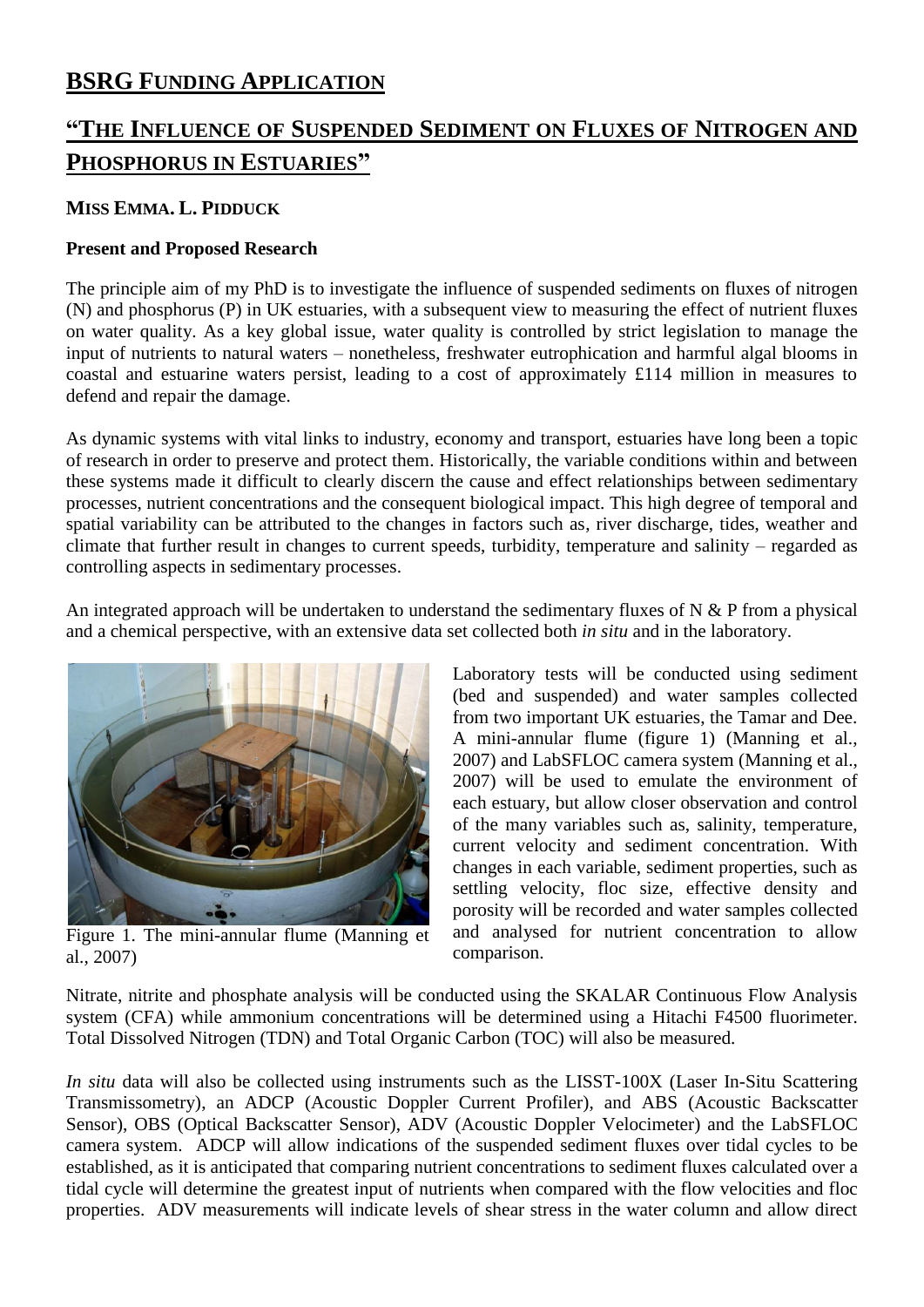comparison to that of shear stress data from the flume. ABS and OBS sensors will also provide accurate information about sediment properties providing a form of quality assurance of the results provided by ADCP, LabSFLOC and LISST-100C.

Appreciation of the significance of this research was highlighted by the offer of an additional field site in France, in collaboration with the well-respected '*Institut français de recherche pour l'exploitation de la mer'* (IFREMER). This opportunity for the collection of data on the River Seine will facilitate a comparison of sediment-nutrient relationships within an international context.

The unforeseen costs of this opportunity are the principal reason for this funding application; transfer of the LISST-100C to France will require specialist shipping due to the dimensions and fragile nature.. Similarly, in order to preserve the composition of and subsequent processing of water samples, additional chemicals and consumables are required, namely - Ortho-Phthaldialdehyde (OPA), Hydrochloric Acid (HPLC Grade) and Sterilised Pipette Tips (for both the 100 to 1000µL range and the 2 to 10mL range).

I believe this research project will provide invaluable experience and insight in to the realms of sedimentary research, with the additional benefit of the application of existing skills and the chance to learn new ones under the guidance and tutorage of esteemed scientists on an international collaborative project. As a young scientist, with a passion for the dynamics of sediments in the marine environment, I feel this opportunity is an exciting prospect that I consider to be a privilege.

#### **References:**

**Manning, A. J., Friend, P. L., Prowse, N. and Amos, C. L.** (2007). Estuarine mud flocculation properties determined using an annular mini-flume and the LabSFLOC system. *Continental Shelf Research.* **27** (8): 1080 – 1095.